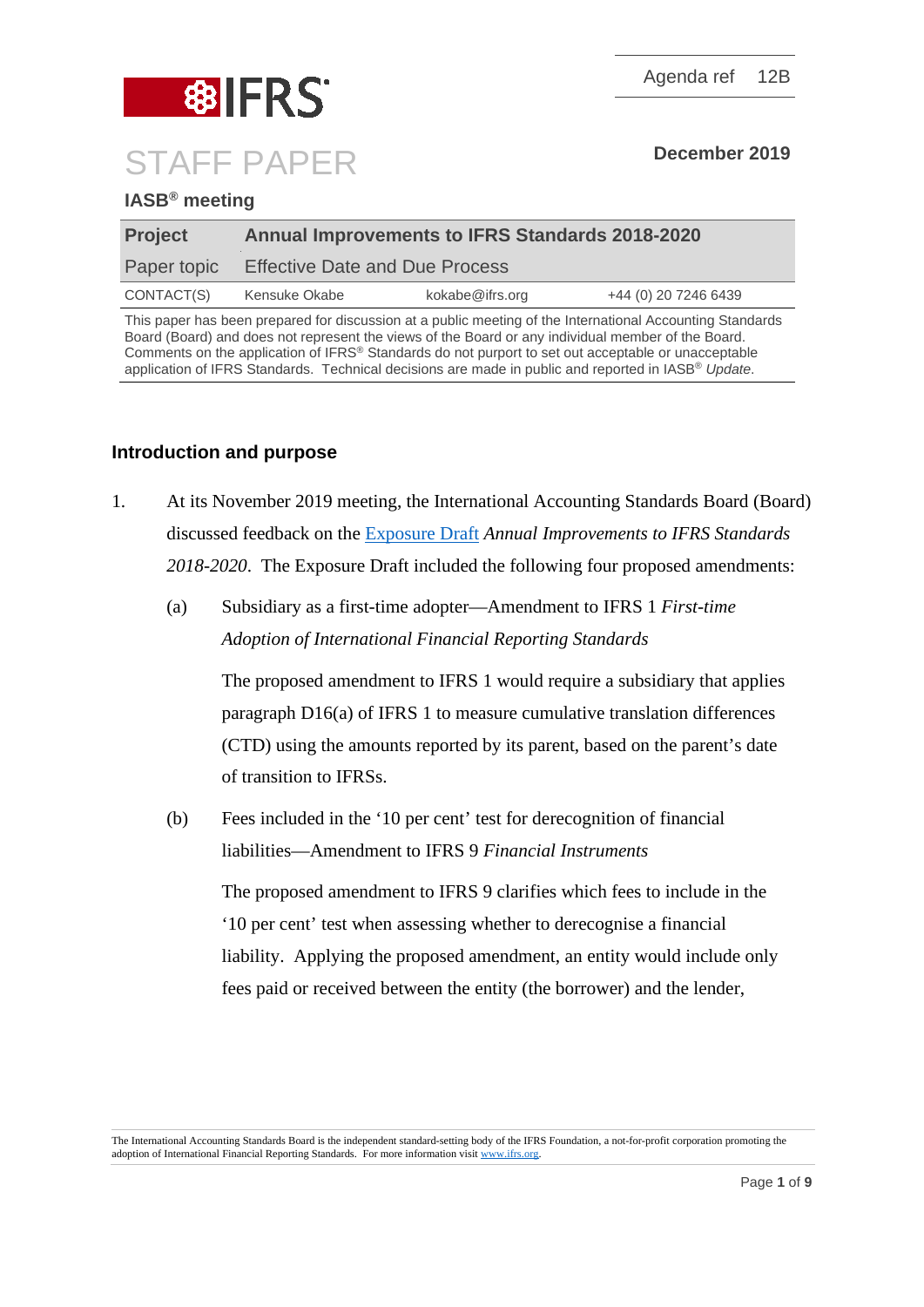including fees paid or received by either the entity or the lender on the other's behalf.

(c) Lease incentives—Amendment to Illustrative Examples accompanying IFRS 16 *Leases*

The proposed amendment to Illustrative Example 13 accompanying IFRS 16 would remove from the example the illustration of the reimbursement of leasehold improvements by the lessor. The proposed amendment would resolve any potential confusion regarding the treatment of lease incentives that might arise because of how lease incentives were illustrated in that example.

- (d) Taxation in fair value measurements—Amendment to IAS 41 *Agriculture* The proposed amendment to IAS 41 would remove the requirement in paragraph 22 for entities to exclude taxation cash flows when measuring the fair value of a biological asset using a present value technique. The proposed amendment would ensure consistency with the requirements in IFRS 13 *Fair Value Measurement.*
- 2. At its November 2019 meeting, the Board analysed feedback on the proposed amendments. The Board tentatively decided to:
	- (a) finalise the proposed amendments to IFRS 9, Illustrative examples accompanying IFRS 16 and IAS 41 with no changes; and
	- (b) amend IFRS 1 to permit, rather than require, a subsidiary that elects to apply paragraph D16(a) of IFRS 1 to measure CTD for all foreign operations using the amount reported by the parent.
- 3. The purpose of this paper is:
	- (a) to ask the Board whether it agrees with our recommendation with respect to the effective date of the amendments;
	- (b) to confirm that the amendments meet the criteria for annual improvements;
	- (c) to set out the steps in the [IFRS Foundation Due Process Handbook](https://www.ifrs.org/-/media/feature/about-us/legal-and-governance/constitution-docs/due-process-handbook.pdf) that the Board has taken in developing the amendments;

Annual Improvements to IFRS Standards 2018-2020 Cycle **│** Effective date and due process Page 2 of 9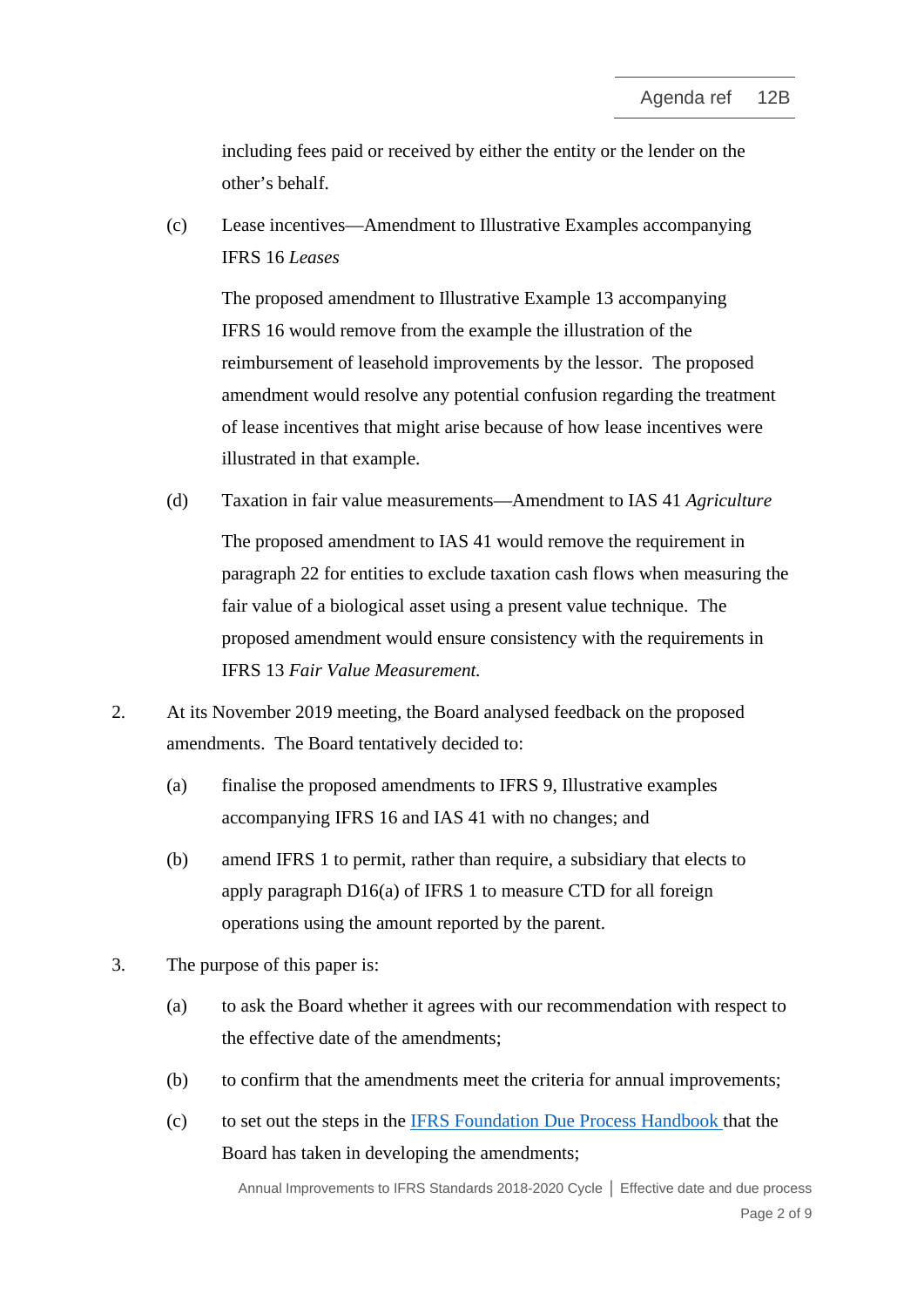- (d) to ask the Board to confirm it is satisfied that it has complied with the applicable due process requirements; and
- (e) to ask whether any Board member intends to dissent from the issuance of the amendments.

### **Structure of the paper**

- 4. This paper is structured as follows:
	- (a) Effective date;
	- (b) Annual improvements criteria;
	- (c) Due process steps and permission for balloting:
		- (i) re-exposure;
		- (ii) intention to dissent;
		- (iii) confirmation of due process steps; and
		- (iv) proposed timetable for balloting and publication.
- 5. Appendix A to this paper outlines the actions taken by the Board to meet the due process requirements.

### **Effective date**

- <span id="page-2-0"></span>6. The amendment to Illustrative Example 13 accompanying IFRS 16 would amend material that accompanies, but does not form part of, IFRS 16. Accordingly, effective date considerations are not relevant for this amendment.
- 7. With respect to the amendments to IFRS 1, IFRS 9 and IAS 41, the Board did not propose an effective date but proposed that earlier application be permitted.
- 8. Paragraph 6.35 of the Due Process Handbook states:

A Standard, or an amendment to a Standard, has an effective date and transition provisions. The mandatory effective date is set so that jurisdictions have sufficient time to incorporate the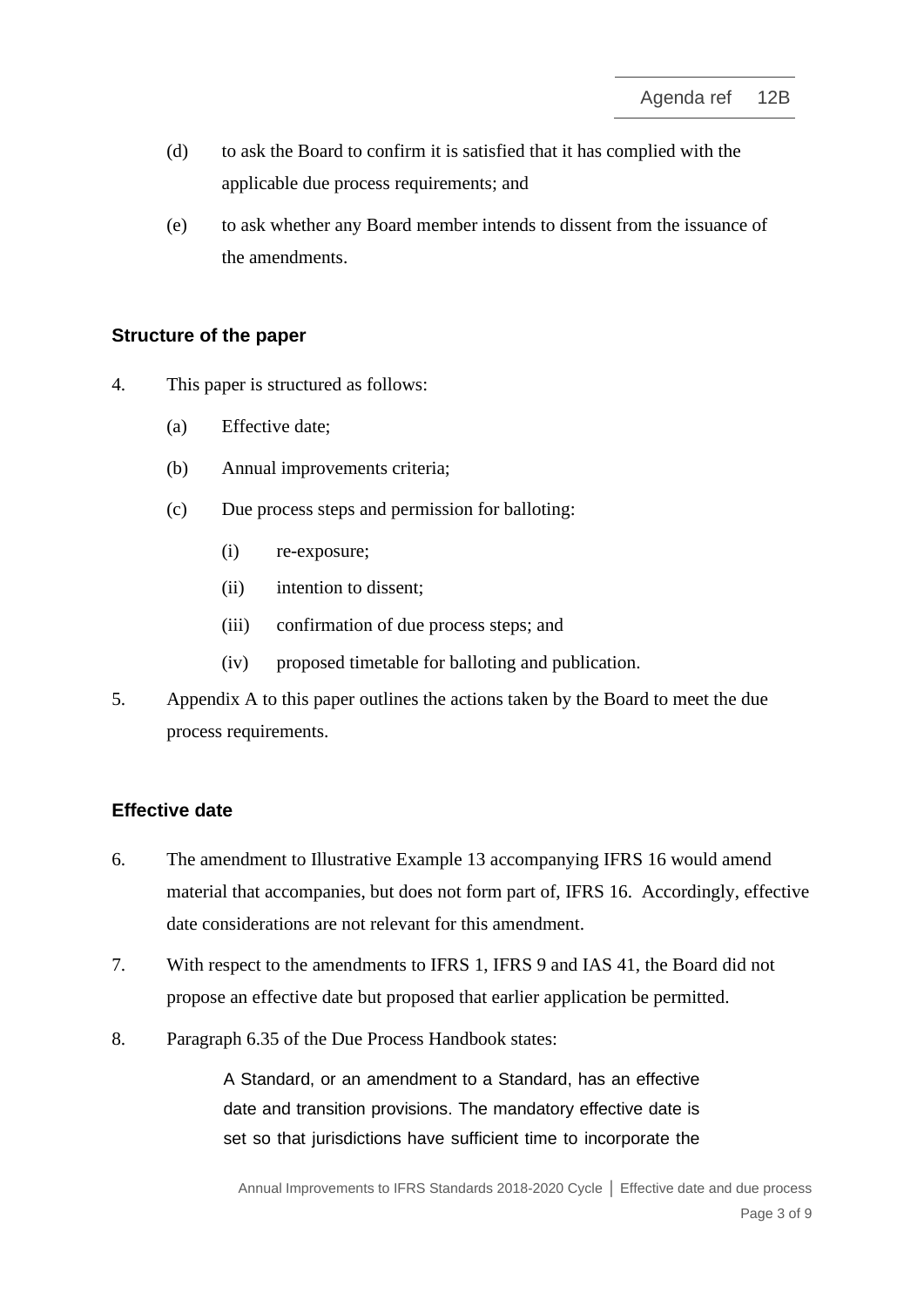new requirements into their legal systems and those applying IFRS [Standards] have sufficient time to prepare for the new requirements.

- 9. The Board generally allows at least 12 to 18 months between the issuance of a new Standard or amendment and its effective date. We expect the Board to issue the amendments during the second quarter of 2020. The amendments are narrow in scope and generally require application to transactions or events that occur on or after the effective date. We think entities and jurisdictions will have sufficient time to apply and incorporate the amendments with an effective date of 1 January 2022—ie approximately 18 months after the end of the second quarter of 2020. Accordingly, we recommend that the Board require entities to apply the amendments for annual periods beginning on or after 1 January 2022.
- <span id="page-3-1"></span>10. The few respondents who commented on this aspect of the proposed amendments agree with the Board's proposal to permit earlier application. Accordingly, we recommend permitting earlier application of the amendments to IFRS 1, IFRS 9 and IAS 41.

#### **Question 1 for the Board**

1. **Effective date**—does the Board agree with our recommendation to require entities to apply the amendments to IFRS 1, IFRS 9 and IAS 41 for annual periods beginning on or after 1 January 2022, with earlier application permitted?

## **Annual Improvements criteria**

- <span id="page-3-0"></span>11. Paragraphs 6.11–6.14 of the Due Process Handbook include the criteria for annual improvements. To meet these criteria, an amendment would need to be limited to:
	- (a) clarifying the wording in a Standard; or
	- (b) correcting relatively minor unintended consequences, oversights or conflicts between existing requirements of Standards.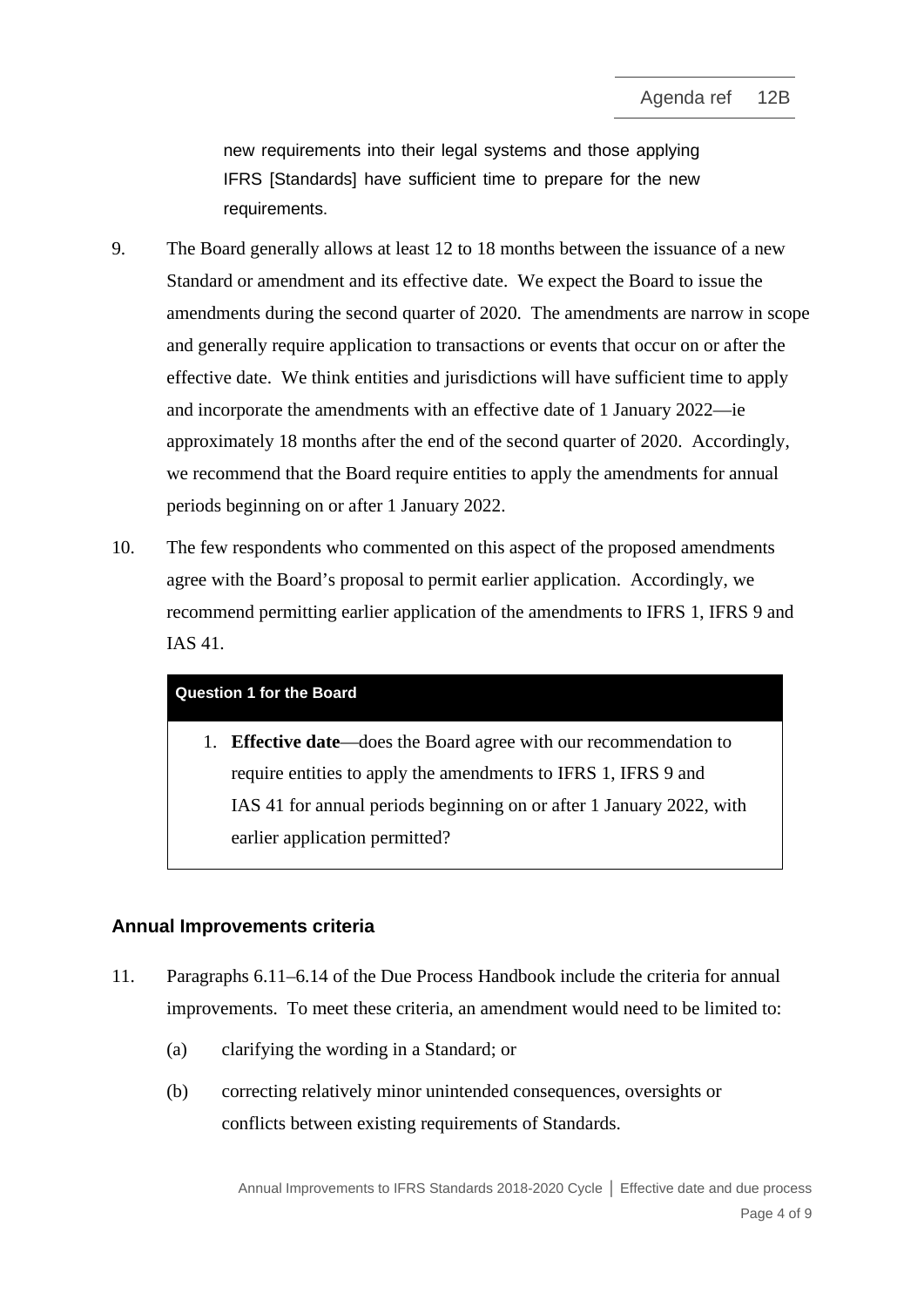- 12. The Board considered these criteria in developing the Exposure Draft and concluded that the proposed amendments met the criteria for annual improvements.<sup>[1](#page-4-0)</sup>
- 13. At its November 2019 meeting, the Board tentatively decided to finalise the proposed amendments to IFRS 9, Illustrative Examples accompanying IFRS 16 and IAS 41 with no changes—we continue to think these amendments meet the criteria for annual improvements.
- 14. In addition, the Board modified the proposed amendment to IFRS 1 to permit, rather than require, a subsidiary that elects to apply paragraph D16(a) of IFRS 1 to measure CTD for all foreign operations using the amount reported by the parent. This modification does not change the nature of the amendment and, thus, we continue to think the amendment meets the criteria for annual improvements.
- <span id="page-4-1"></span>15. Accordingly, we recommend that the Board finalise these amendments as part of *Annual Improvements to IFRS Standards 2018–2020*.

#### **Due process steps and permission for balloting**

#### *Re-exposure*

- <span id="page-4-2"></span>16. We recommend that the Board not re-expose these amendments. In making this recommendation, we considered the requirements in paragraphs 6.25–6.29 of the Due Process Handbook.
- 17. At its November 2019 meeting, the Board tentatively decided to finalise the proposed amendments to IFRS 9, Illustrative Example 13 accompanying IFRS 16 and IAS 41 with no changes. In addition, the Board modified the proposed amendment to IFRS 1 to permit, rather than require, a subsidiary that elects to apply paragraph D16(a) of IFRS 1 to measure CTD for all foreign operations using the amount reported by the parent.

<span id="page-4-0"></span><sup>&</sup>lt;sup>1</sup> See [Agenda Paper 12D](https://cdn.ifrs.org/-/media/feature/meetings/2018/december/iasb/ap12d-aip.pdf) of the Board's December 2018 meeting for more information.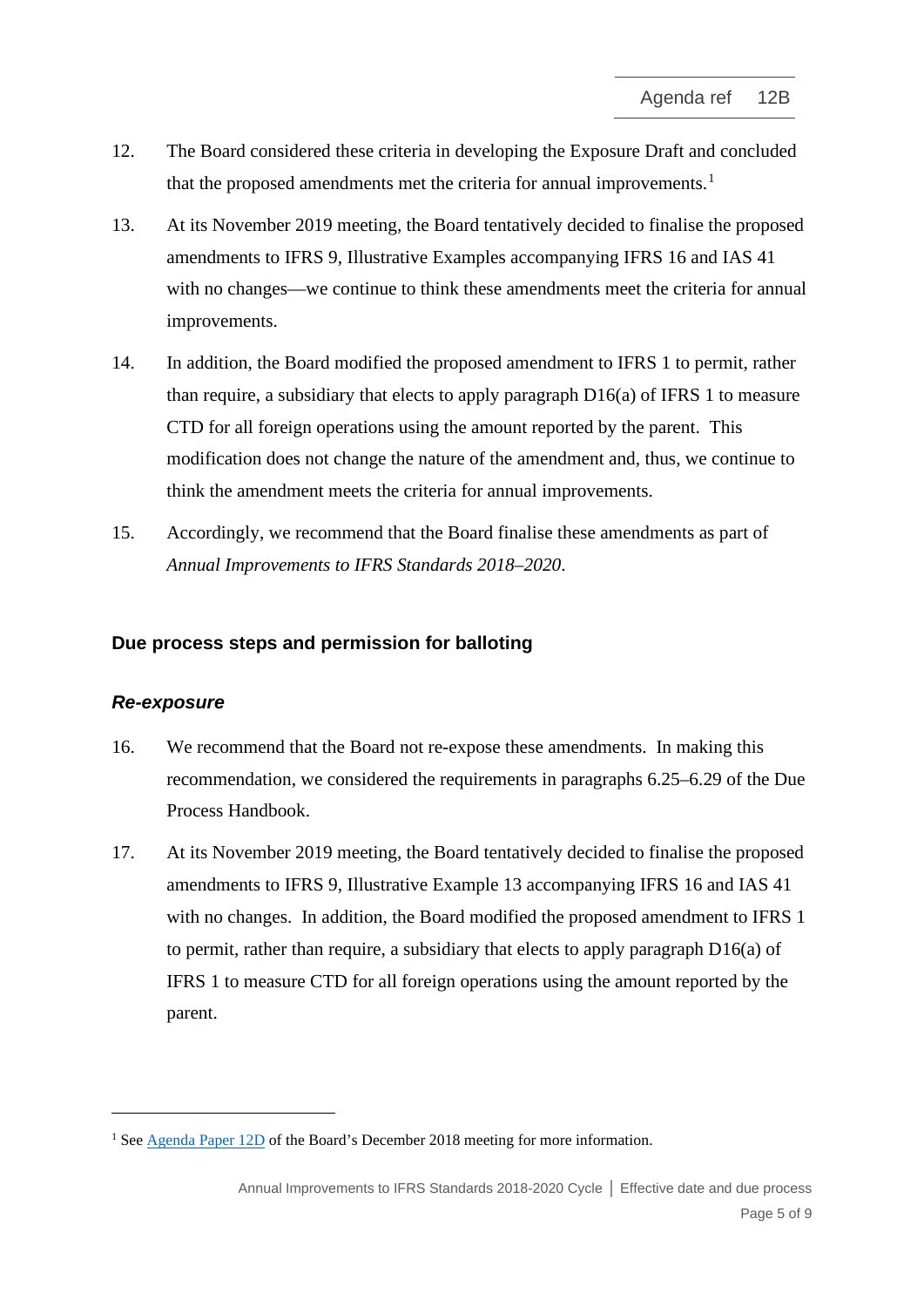<span id="page-5-1"></span>18. In reaching its decisions, the Board considered feedback from all comment letters received on the Exposure Draft<sup>[2](#page-5-0)</sup>. The Board changed the proposed amendment to IFRS 1 in response to feedback—we think the change does not constitute a fundamental change on which respondents have had no opportunity to comment. We also think it is unlikely that re-exposure would reveal new information or feedback not already considered by the Board.

# *Intention to dissent*

19. In accordance with paragraph 6.23 of the Due Process Handbook, we are asking whether any Board member intends to dissent from the issuance of any of the amendments expected to be included in the Annual Improvements.

## *Confirmation of due process steps*

- 20. We think the Board has undertaken all the due process activities identified as being required in the Due Process Handbook and, thus, is able to finalise the amendments. Appendix A to this paper summarises the due process steps taken in developing the amendments—the applicable due process steps to date for issuing the amendments have been completed.
- 21. We request permission to start the balloting process if the Board is satisfied that (a) it has been provided with sufficient analysis, and (b) has undertaken appropriate consultation and due process to support issuing the amendments.

# *Proposed timetable for balloting and publication*

22. We plan to begin the balloting process in the near term and expect to issue the Annual Improvements in the second quarter of 2020.

<span id="page-5-0"></span><sup>2</sup> Comment letters can be accessed [here](https://www.ifrs.org/projects/work-plan/subsidiary-as-a-first-time-adopter/comment-letters-projects/ed-annual-improvements/#comment-letters)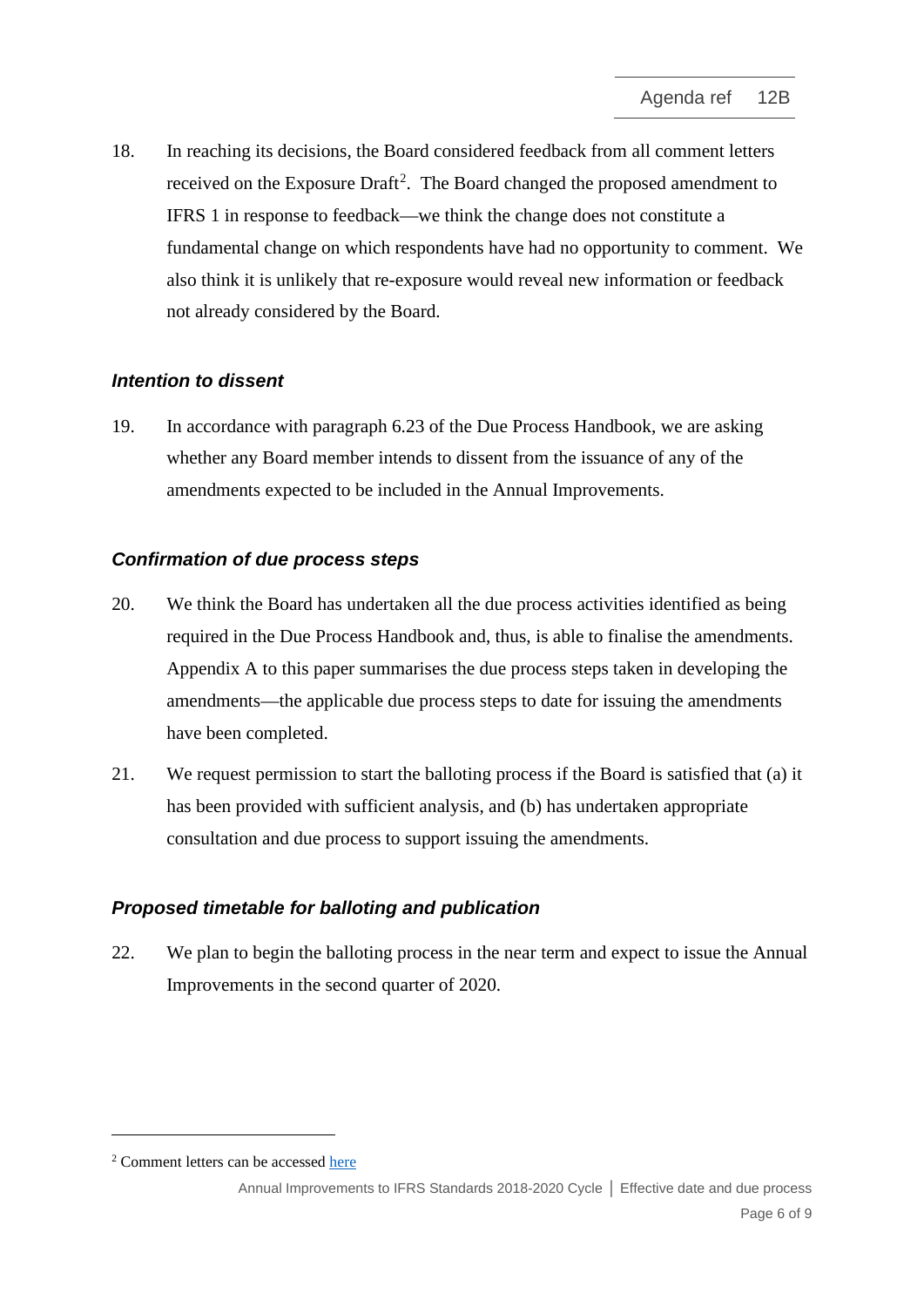#### **Questions 2–5 for the Board**

- 2. **Annual Improvements criteria**—does the Board agree that the amendments meet the criteria for inclusion in *Annual Improvements to IFRS Standards 2018–2020*?
- 3. **Re-exposure**—does the Board agree with our recommendation not to re-expose the amendments?
- 4. **Dissent**—does any Board member intend to dissent from the issuance of *Annual Improvements to IFRS Standards 2018-2020*?
- 5. **Permission to ballot**—is the Board satisfied it has complied with the applicable due process requirements and that it has undertaken sufficient consultation and analysis to begin the balloting process for *Annual Improvements to IFRS Standards 2018-2020*?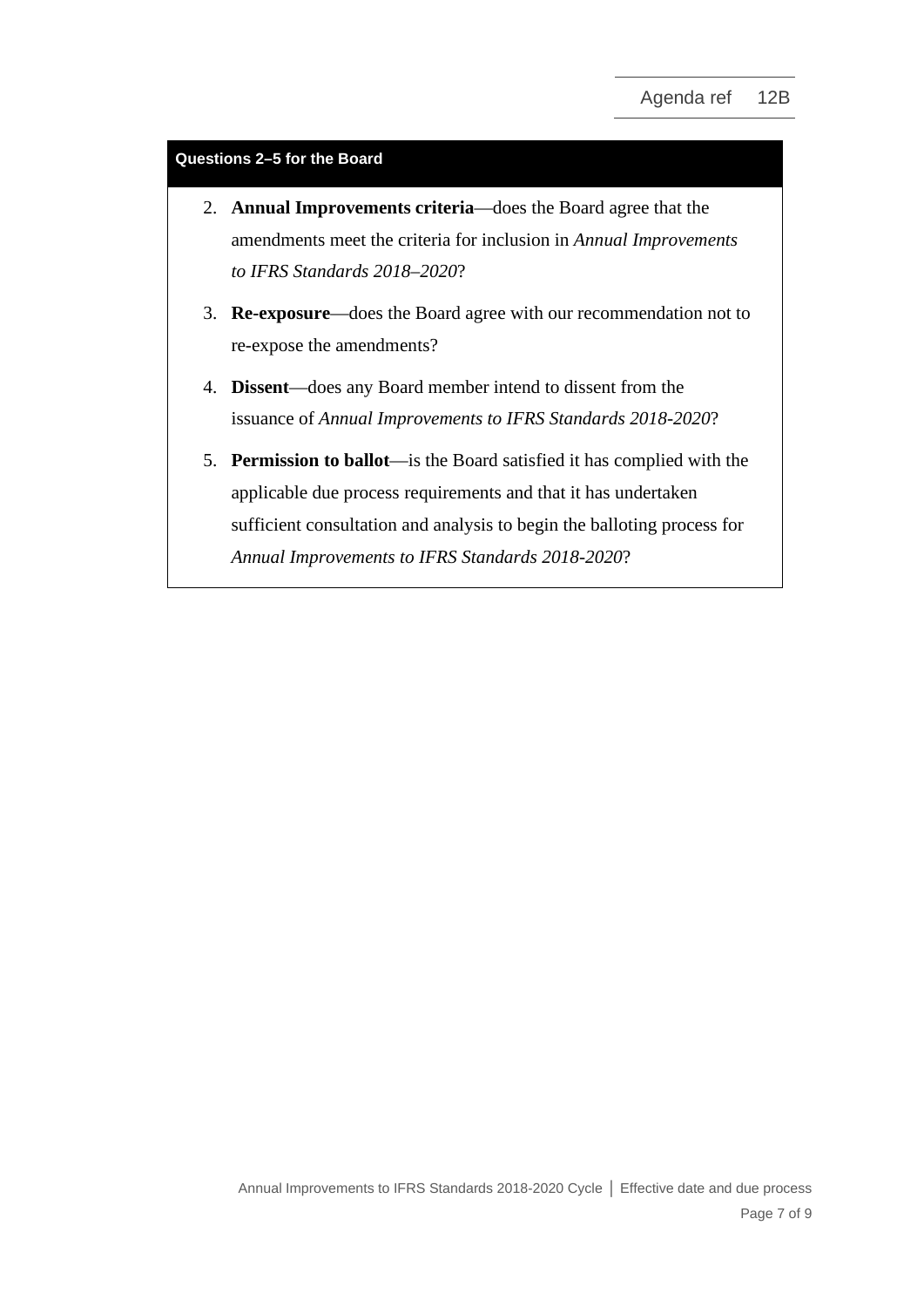# **Appendix––Actions taken to meet the due process requirements**

| <b>Step</b>                                                                                                                                                                            | <b>Required</b> /<br><b>Optional</b> | <b>Actions</b>                                                                                                                                                                                                                                                                                                                                                                                                                                                                                                                                                                                                                                                 |  |
|----------------------------------------------------------------------------------------------------------------------------------------------------------------------------------------|--------------------------------------|----------------------------------------------------------------------------------------------------------------------------------------------------------------------------------------------------------------------------------------------------------------------------------------------------------------------------------------------------------------------------------------------------------------------------------------------------------------------------------------------------------------------------------------------------------------------------------------------------------------------------------------------------------------|--|
| <b>Consideration of information gathered during consultation</b>                                                                                                                       |                                      |                                                                                                                                                                                                                                                                                                                                                                                                                                                                                                                                                                                                                                                                |  |
| The Board posts all of the<br>comment letters that are received<br>in relation to the Exposure Draft<br>on the project pages.                                                          | Required                             | All comment letters received by the Board (59)<br>comment letters) have been posted here.<br>https://www.ifrs.org/projects/work-plan/subsidiary-<br>as-a-first-time-adopter/comment-letters-projects/ed-<br>annual-improvements/#comment-letters                                                                                                                                                                                                                                                                                                                                                                                                               |  |
| Board and IFRS Interpretations<br>Committee (Committee) meetings<br>are held in public, with papers<br>being available for observers. All<br>decisions are made in public<br>sessions. | Required                             | The Board considered feedback at its November<br>2019 meeting. The staff papers are publicly<br>available and can be found at the following links:<br>(a) IFRS $1-\text{Agenda Paper 12F}$<br>(b) IFRS $9 - \text{Agenda Paper } 12G$<br>(c) Illustrative Example 13 accompanying<br>IFRS 16-Agenda Paper 12H<br>(d) IAS $41 - \underline{Agenda Paper 12I}$<br>The project webpages have up to date information<br>about all technical papers related to the project:<br>Subsidiary as a first-time adopter<br>Fees in the '10 per cent' test for<br>derecognition of financial liabilities<br>Lease incentives<br><b>Taxation in fair value measurements</b> |  |
| Analysis of likely effects of the<br>forthcoming Standard or major<br>amendment, for example, costs or<br>ongoing associated costs.                                                    | Required                             | Annual improvements are, by definition, clarifying<br>or correcting in nature, well defined and narrow in<br>scope.<br>The Board has considered the consequences of the<br>proposed changes for each amendment—the<br>amendments are expected to reduce or eliminate<br>diversity in practice. Because of the narrow scope<br>and clarifying nature of the amendments, we have<br>not prepared a separate effects analysis.                                                                                                                                                                                                                                    |  |
| Round-table and outreach<br>meetings to promote debate and<br>hear views on proposals that are<br>published for public comment                                                         | Optional                             | Not considered necessary for Annual Improvements.                                                                                                                                                                                                                                                                                                                                                                                                                                                                                                                                                                                                              |  |

Annual Improvements to IFRS Standards 2018-2020 Cycle **│** Effective date and due process